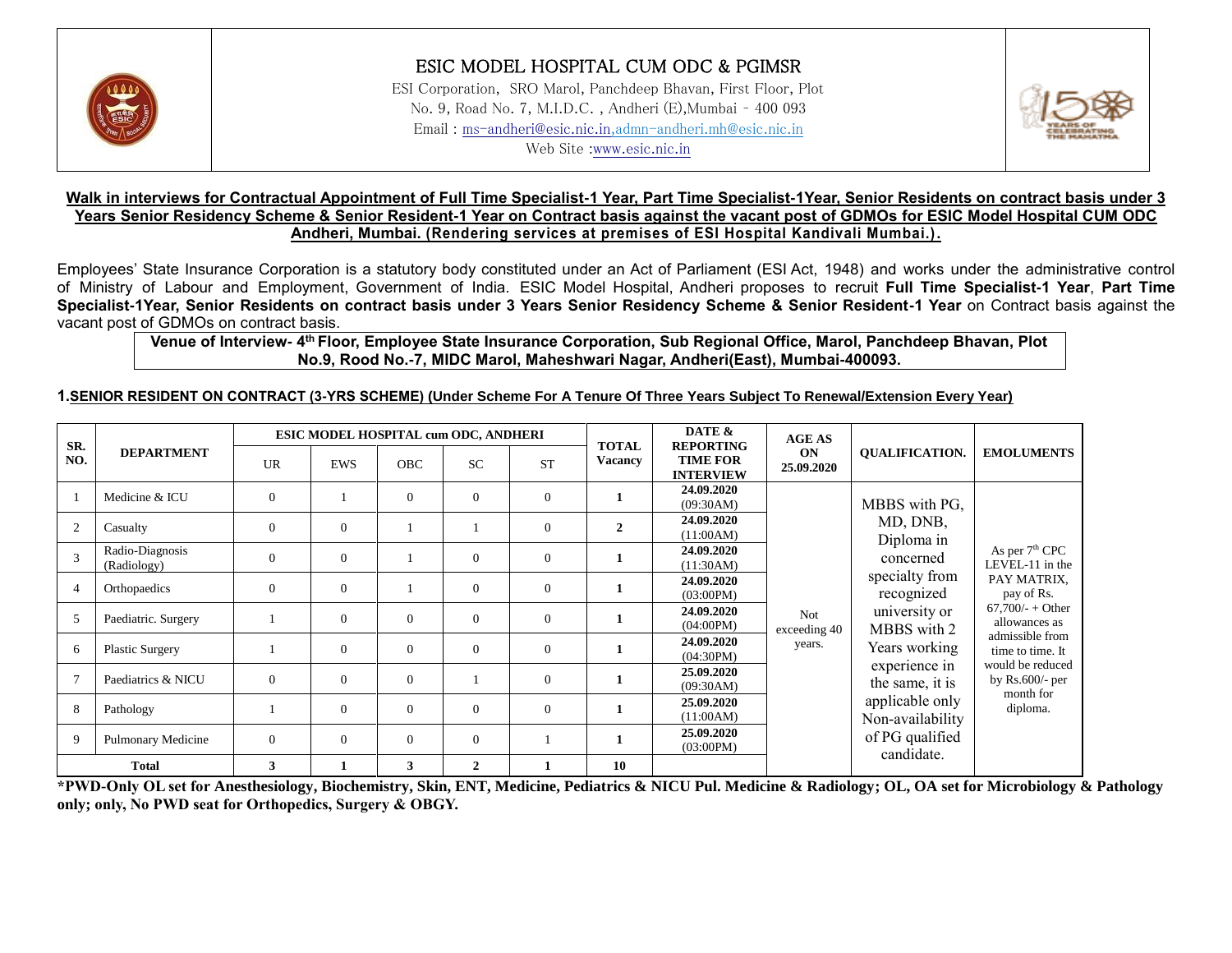### **2. SENIOR RESIDENT 1- YEAR ON CONTRACT BASIS AGAINST GDMOs OR TILL REGULAR INCUMBENT JOINES, WHICHEVER IS EARLIER: -**

| SR. NO.        | <b>DEPARTMENT</b>               |                | ESIC MODEL HOSPITAL cum ODC, | <b>ANDHERI</b> |                |                | <b>TOTAL</b>            | DATE &<br><b>REPORTING</b>          | <b>AGE AS</b><br>ON | <b>QUALIFICATION.</b>                      | <b>EMOLUMENTS</b>                                     |  |
|----------------|---------------------------------|----------------|------------------------------|----------------|----------------|----------------|-------------------------|-------------------------------------|---------------------|--------------------------------------------|-------------------------------------------------------|--|
|                |                                 | <b>UR</b>      | <b>EWS</b>                   | <b>OBC</b>     | SC             | ST             | <b>Vacancy</b>          | <b>TIME FOR</b><br><b>INTERVIEW</b> | 25.09.2020          |                                            |                                                       |  |
| -1             | Anesthesiology                  | $\overline{c}$ | $\mathbf{1}$                 | $\mathbf{1}$   | 1              | $\mathbf{1}$   | 6                       | 24.09.2020<br>(09:30AM)             |                     |                                            |                                                       |  |
| $\overline{2}$ | Medicine & ICU                  | 6              | $\mathbf{1}$                 | $\overline{2}$ | $\overline{2}$ | $\overline{0}$ | 11                      | 24.09.2020<br>(10:30AM)             |                     |                                            |                                                       |  |
| $\overline{3}$ | Casualty                        | 2              | $\mathbf{1}$                 | $\mathbf{1}$   | $\Omega$       | $\overline{0}$ | $\overline{\mathbf{4}}$ | 24.09.2020<br>(11:00AM)             |                     |                                            |                                                       |  |
| $\overline{4}$ | Radio-Diagnosis<br>(Radiology)  | 2              | $\overline{0}$               | 1              | $\overline{0}$ | $\overline{0}$ | $\overline{\mathbf{3}}$ | 24.09.2020<br>(11:30AM)             |                     |                                            |                                                       |  |
| 5              | OBS & Gyn                       | 3              | $\mathbf{1}$                 | 2              | $\mathbf{1}$   | $\mathbf{1}$   | 8                       | 24.09.2020<br>(02:00PM)             |                     | MBBS with PG,                              | As per 7 <sup>th</sup> CPC<br>LEVEL-11 in the         |  |
| $\overline{7}$ | Orthopedics                     | $\overline{2}$ | $\overline{0}$               | $\overline{2}$ | 1              | $\overline{0}$ | 5                       | 24.09.2020<br>(03:00PM)             |                     | MD, DNB, Diploma<br>in concerned           | PAY MATRIX,<br>pay of Rs.                             |  |
| 8              | ENT (Oto-Rhino-<br>Laryngology) |                | $\overline{0}$               | $\mathbf{1}$   | $\mathbf{1}$   | $\overline{0}$ | $\overline{\mathbf{3}}$ | 24.09.2020<br>(03:30PM)             | <b>Not</b>          | specialty from<br>recognized               | $67,700/ +$ Other<br>allowances as<br>admissible from |  |
| 9              | Pediatrics & NICU               | 2              | 1                            | 3              | $\mathbf{1}$   | 1              | 8                       | 25.09.2020<br>(09:30AM)             | exceeding<br>40     | university or MBBS<br>with 2 Years         | time to time. It<br>would be reduced                  |  |
| 10             | Ophthalmology (Eye)             | $\overline{2}$ | $\overline{0}$               | $\mathbf{1}$   | $\overline{0}$ | $\overline{0}$ | $\overline{\mathbf{3}}$ | 25.09.2020<br>(10:30AM)             | years.              | working experience<br>in the same, it is   | by $Rs.600$ /- per<br>month for                       |  |
| 11             | Pathology                       | 2              | $\overline{0}$               | 2              | $\mathbf{1}$   | $\overline{0}$ | 5                       | 25.09.2020<br>(11:00AM)             |                     | applicable only Non-<br>availability of PG | diploma. No<br><b>Transport</b>                       |  |
| 12             | Microbiology                    | -1             | $\overline{0}$               | $\overline{0}$ | $\mathbf{1}$   | $\mathbf{1}$   | $\overline{\mathbf{3}}$ | 25.09.2020<br>(11:30AM)             |                     | qualified candidate.                       | <b>Allowance is</b><br>admissible.                    |  |
| 13             | Biochemistry                    | $\overline{1}$ | $\overline{0}$               | $\overline{0}$ | $\overline{0}$ | $\overline{0}$ | $\mathbf{1}$            | 25.09.2020<br>(02:00PM)             |                     |                                            |                                                       |  |
| 6              | Pul. Medicine                   | $\overline{1}$ | $\overline{0}$               | $\overline{0}$ | $\overline{0}$ | $\overline{0}$ | $\mathbf{1}$            | 25.09.2020<br>(03:00PM)             |                     |                                            |                                                       |  |
| 14             | Surgery                         | $\overline{2}$ | $\mathbf{1}$                 | 2              | $\overline{0}$ | $\overline{0}$ | 5                       | 25.09.2020<br>(03:30PM)             |                     |                                            |                                                       |  |
| 15             | Dermatology (Skin)              | $\overline{1}$ | $\overline{0}$               | $\theta$       | $\Omega$       | $\overline{0}$ | $\mathbf{1}$            | 25.09.2020<br>(04:00PM)             |                     |                                            |                                                       |  |
|                | <b>Total</b>                    | 30             | 6                            | 18             | 9              | 4              | 67                      |                                     |                     |                                            |                                                       |  |

**\*PWD-Only OL set for Anesthesiology, Biochemistry, Skin, ENT, Medicine, Pediatrics & NICU Pul. Medicine & Radiology; OL, OA set for Microbiology & Pathology only; only, No PWD seat for Orthopedics, Surgery & OBGY.**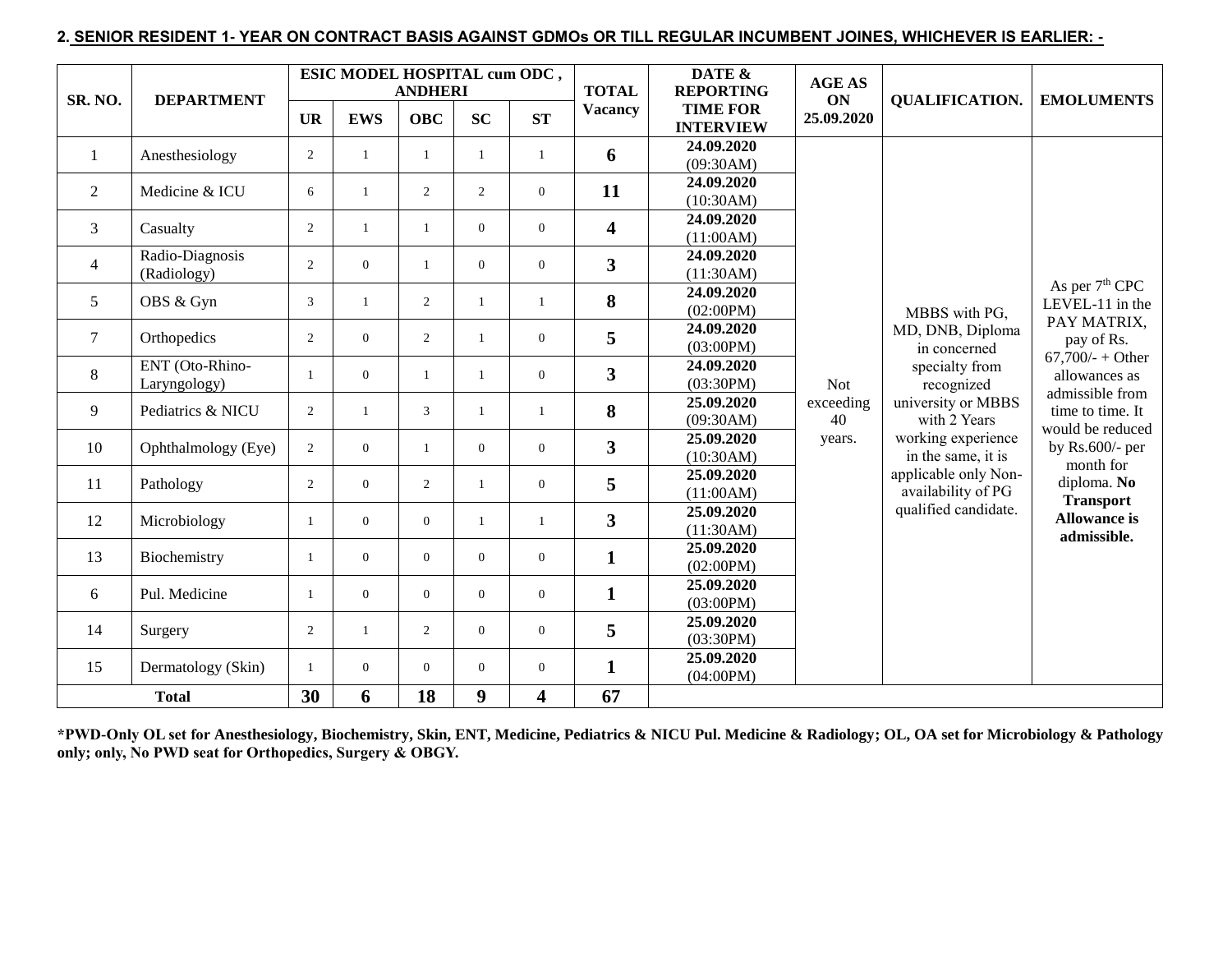### **3. FULL TIME SPECIALIST ON CONTRACT BASIS (1-YEAR)**

| Sr. No | <b>POST</b>               | ESIC MODEL HOSPITAL cum ODC,<br><b>ANDHERI</b> |              |                                                                                       |           |                                                                                                                                              | <b>TOTAL</b>                                                                                                                                                           | DATE &<br><b>REPORTING</b>          | <b>AGE AS ON</b> | <b>QUALIFICATI</b>                                    | <b>EMOLUMENTS</b> |  |
|--------|---------------------------|------------------------------------------------|--------------|---------------------------------------------------------------------------------------|-----------|----------------------------------------------------------------------------------------------------------------------------------------------|------------------------------------------------------------------------------------------------------------------------------------------------------------------------|-------------------------------------|------------------|-------------------------------------------------------|-------------------|--|
|        |                           |                                                | <b>EWS</b>   | <b>OBC</b>                                                                            | <b>SC</b> | <b>ST</b>                                                                                                                                    | <b>Vacancy</b>                                                                                                                                                         | <b>TIME FOR</b><br><b>INTERVIEW</b> | 25.09.2020       | ON.                                                   |                   |  |
|        | <b>Pulmonary Medicine</b> |                                                | $\mathbf{0}$ | $\Omega$                                                                              | $\Omega$  | $\theta$                                                                                                                                     |                                                                                                                                                                        | 25.09.2020<br>(03:00PM)             |                  | <b>MBBS</b> With P.G.<br>Degree Or<br>equivalent with | As per 7th CPC    |  |
|        | <b>Total</b>              |                                                | 0            | Not exceeding 66<br>years of age.<br>$\bf{0}$<br>$\boldsymbol{0}$<br>$\boldsymbol{0}$ |           | post PG experience<br>of 3 years or PG<br>Diploma having<br>post PG experience<br>of 05 Years<br>respectively in<br>particular<br>Specialty. | LEVEL-11 in the<br>PAY MATRIX, pay<br>of Rs.67,700/- plus<br>Other allowances as<br>admissible from time<br>to time. No<br><b>Transport allowance</b><br>is admissible |                                     |                  |                                                       |                   |  |

# **4. PART TIME SPECIALIST ON CONTRACT BASIS (1-YEAR)**

| Sr. No | <b>POST</b>                    | ESIC MODEL HOSPITAL cum ODC,<br><b>ANDHERI</b>                  |                  |          |                  |                                     | <b>TOTAL</b> | DATE &<br><b>REPORTING</b> | <b>AGE AS ON</b>                  | <b>QUALIFICATI</b>                                                                                                                           | <b>EMOLUMENTS</b>                                                      |
|--------|--------------------------------|-----------------------------------------------------------------|------------------|----------|------------------|-------------------------------------|--------------|----------------------------|-----------------------------------|----------------------------------------------------------------------------------------------------------------------------------------------|------------------------------------------------------------------------|
|        |                                | <b>ST</b><br><b>SC</b><br><b>OBC</b><br><b>UR</b><br><b>EWS</b> |                  |          | <b>Vacancy</b>   | <b>TIME FOR</b><br><b>INTERVIEW</b> | 25.09.2020   | ON.                        |                                   |                                                                                                                                              |                                                                        |
|        | Radio-Diagnosis<br>(Radiology) |                                                                 | 0                | $\Omega$ | $\theta$         | $\theta$                            |              | 24.09.2020<br>(11:30AM)    |                                   | <b>MBBS With P.G.</b><br>Degree Or<br>equivalent with                                                                                        |                                                                        |
|        | <b>Total</b>                   |                                                                 | $\boldsymbol{0}$ | $\bf{0}$ | $\boldsymbol{0}$ | $\boldsymbol{0}$                    |              |                            | Not exceeding 66<br>years of age. | post PG experience<br>of 3 years or PG<br>Diploma having<br>post PG experience<br>of 05 Years<br>respectively in<br>particular<br>Specialty. | <b>Rs.60,000/- Per</b><br>month. (4 hrs/ per<br>day $\&$ 4 days week). |

# **If no candidate of PWD/ EWS category appears the seat will be filled by the corresponding category.**

- **Note: 1)** Reservation for PWD/Other reserved categories will be executed as per Central Government Rule.
	- **2)** Age relaxation for OBC / SC / ST / PWD / Ex-Servicemen will be as per rule.
	- **3) Fee for General, EWS & OBC is Rs.300/- for SC & ST is Rs.125/- (Nonrefundable) (DD in favour of ESI Fund A/C No.1) & No fees for Women & PWD.**
	- **4) Candidates seeking reservation/Age relaxation benefits under SC/ST/OBC /PWD category must ensure that they are entitled to such reservation as per eligibility prescribed in the Notice and as per the instructions issued by Govt. of India. They should also be in**  possession of the certificates in the prescribed format of Govt. of India in support of their claim. Candidates claiming reservation/ age relaxation under OBC Category should submit the latest OBC Certificate given at Annexure -"B" prescribed vide Govt. of India, Department of Personal and Training OM No. 36012/22/93-Estt.(SCT) dated 15.11.93 along with Self Declaration given at Annexure "C" failing which the benefit of reservation or age relaxation will not be given.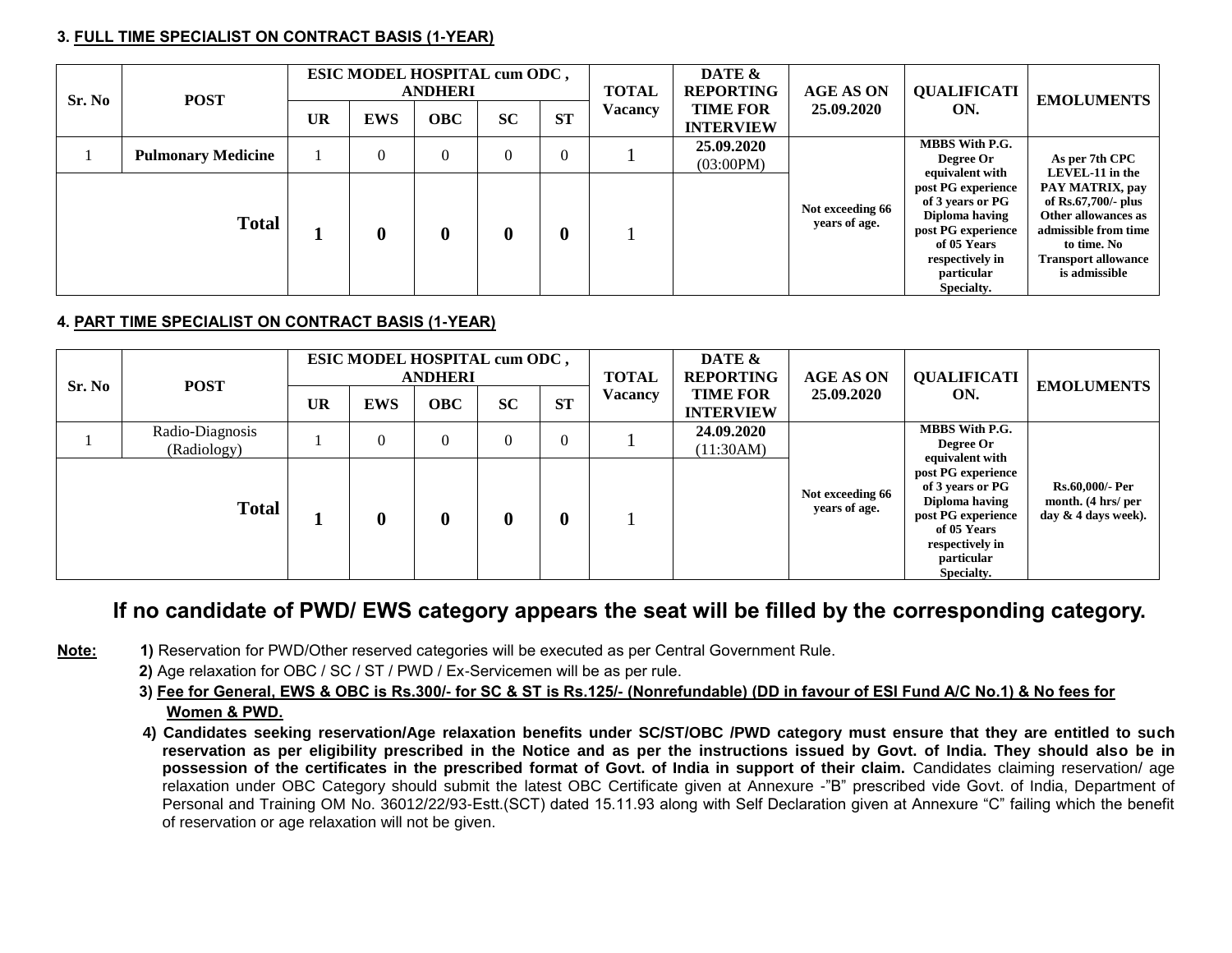# **5) ESI Corporation may increase or decrease or cancel filling up of any or all the post without assigning any reasons at the discretion of the Appointing Authority.**

**6)** The recruitments are purely on contractual basis and selected candidates will have no claim for regularization of the service in the hospital.

**7)** The selection is subject to the candidates proving their medical fitness and verification of their Character and Antecedents.

# **8) The Competent Authority reserves the right to fill up all or not to fill up any post.**

**9)** In case regular incumbent joins in, the appointment shall be terminated immediately. The discretion will be solely of Medical Superintendent.

- **10)** No TA/DA will be paid to candidates for appearing in the walk-in-interview.
- **11)** Application should be submitted for each post separately along with requisite fee.
- **12)** The Medical Superintendent reserves the right to alter the date or cancel the interview.
- **13)** No claim for any service benefit like PF, Pension, Gratuity, Medical Allowance, Seniority, Promotion and leave will be admissible.
- **14)** Selected candidates will have to sign Agreement of Terms & Conditions on Rs. 100/- Stamp paper to be purchased by the candidate prior to joining.
- **15)** Private practice will not be allowed for Senior Resident & Full Time Specialist.
- **16)** Interested candidates may appear for the Walk-in interview as per given Schedule along with their original Documents & Xerox copies in support of their Date Of Birth, Proof of Educational Qualification, Experience Certificates, **Caste Certificates as per Govt. Of India formats, Non-Creamy Layer Certificates as per Govt. of India format valid for the current year/ latest in case of OBC (Format Enclosed), Economically weaker Sections Certificates as per Govt. of India format valid for the current year**. They are advised to appear for interview with duly filled "Annexure-A" which is available on website.
- **17)** In case of selection candidates needs to join duty within 07 days from the date of offer of appointment.
- **18)** No Accommodation facility is provided by ESIC for contractual engagements.

**19**) The decision of the selection board will be final on all aspects of selection and no further correspondence will be entertained under any circumstance.

**20)** The Service rendered by the SR's in the Corporation shall be considered as bonded service in Maharashtra State as per Maharashtra State Govt. decision No. MED/1013/Admn No.101/13/Edu-2 dated 31.01.2014.

 **21)** The cutoff date with respect to qualification for all posts is **25.09.2020**.

For Candidates: - Documents Required

- i) Matriculation Certificate for Age Proof.
- ii) Proof of Educational Qualification.
- iii) MMC/MCI Registration Certificates.
- iv) Internship Completion Certificate.
- v) Latest Caste Certificate/Non Creamy layer Certificate/ EWS certificate.
- vi) Experience Certificates, NOC letter, Reliving letter from the employer if already employed.
- **vii) Fee for General, EWS & OBC is Rs.300/- for SC & ST is Rs.125/-(Nonrefundable) (DD in favour of ESI Fund A/C No.01) & No fees for Women & PWD.**
- viii) Two Photographs (PP Size)
- ix) Duly filled Bio data form as per "Annexure-A" **(To be filled by the Candidate only Capital letter)**

j  **22)** Due to fire mishap the Model Hospital Andheri is working from ESI Hospital Kandivali premises till the Reopening of ESIC Model Hospital Andheri, Mumbai.

**--Sd-- MEDICAL SUPERINTENDENT**

**Just have One Insurance Number, in whatever company you are there, keep availing benefits, every time, everywhere**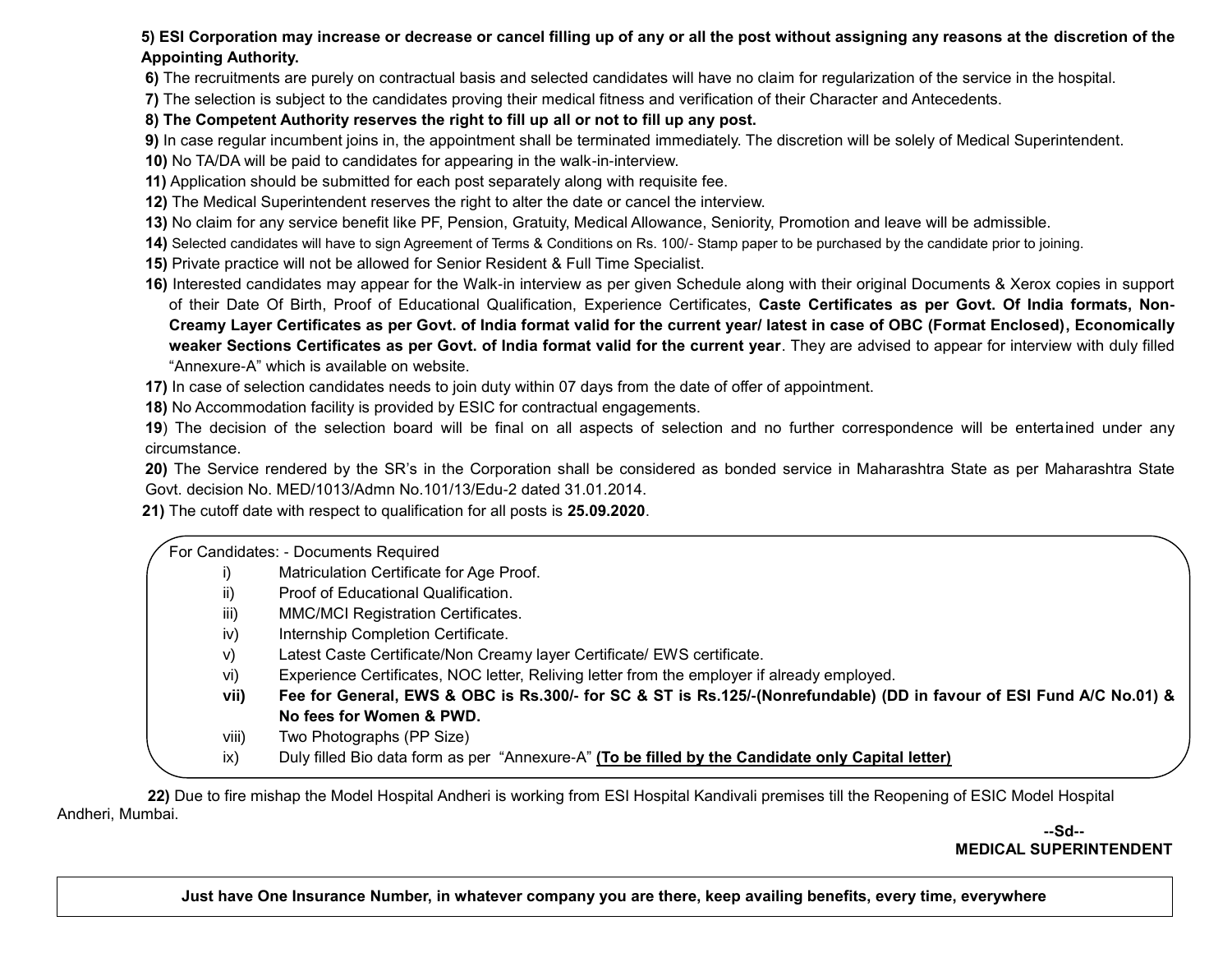#### **"ANNEXTURE-A" RECRUITMENT FOR THE POST OF SPECIALIST, SENIOR RESIDENT & JUNIOR RESIDENT IN** ESIC MODEL HOSPITAL cum ODC & PGIMSR, ANDHERI, MUMBAI-93.<br>(To be filled by the Candidate only Canital letter)  $\overline{a}$ *(To be filled by the Candidate only Capital letter)*

|                               |                                                                                                                    |                                                                                                                       |           | Affix recent<br>colour |
|-------------------------------|--------------------------------------------------------------------------------------------------------------------|-----------------------------------------------------------------------------------------------------------------------|-----------|------------------------|
| 1) NAME                       | (FIRST NAME) (MIDDLE NAME) (LAST NAME)                                                                             |                                                                                                                       |           | photograph             |
|                               | 2) DATE OF BIRTH : _________________________CATEGORY: UR/ OBC/SC /ST                                               |                                                                                                                       |           |                        |
| 3)                            |                                                                                                                    |                                                                                                                       |           |                        |
| 4)                            |                                                                                                                    |                                                                                                                       |           |                        |
| 5)                            |                                                                                                                    |                                                                                                                       |           |                        |
| <b>ADDRESS</b><br>6)          |                                                                                                                    | <u> 1989 - Johann Barn, amerikan bernama di sebagai bernama di sebagai bernama di sebagai bernama di sebagai bern</u> |           |                        |
|                               |                                                                                                                    |                                                                                                                       |           |                        |
|                               |                                                                                                                    |                                                                                                                       |           |                        |
|                               | 8) CONTACT NO.: __________________________E-mail (ONLY CAPITAL LETTER) :____________________________               |                                                                                                                       |           |                        |
|                               |                                                                                                                    |                                                                                                                       |           |                        |
|                               |                                                                                                                    |                                                                                                                       |           |                        |
|                               | 11) POST GRADUATION (DEGREE/DIPLOMA)                                                                               |                                                                                                                       |           |                        |
| <b>SR</b><br>DEGREE / DIPLOMA |                                                                                                                    | <b>YEAR OF</b><br><b>PASSING</b>                                                                                      |           | UNIVERSITY / INSTITUTE |
|                               |                                                                                                                    |                                                                                                                       |           |                        |
|                               |                                                                                                                    |                                                                                                                       |           |                        |
|                               | 12) MEDICAL COUNCIL REGISTRATION NO.                                                                               |                                                                                                                       |           |                        |
|                               | 13) NAME OF THE MEDICAL COUNCIL                                                                                    |                                                                                                                       |           |                        |
| 14) EXPERIENCE                |                                                                                                                    |                                                                                                                       |           |                        |
| <b>SR</b>                     | <b>DESIGNATION</b>                                                                                                 | <b>FROM</b>                                                                                                           | <b>TO</b> | <b>DURATION</b>        |
|                               |                                                                                                                    |                                                                                                                       |           |                        |
|                               |                                                                                                                    |                                                                                                                       |           |                        |
|                               |                                                                                                                    |                                                                                                                       |           |                        |
|                               | 16) NOC certificate from present employer taken / PPO copy available                                               |                                                                                                                       |           |                        |
|                               |                                                                                                                    |                                                                                                                       |           |                        |
|                               | 17) I hereby declare that the information given above is true & correct to the best of my knowledge and belief. In |                                                                                                                       |           |                        |

DD No.\_\_\_\_\_\_\_\_\_\_\_\_\_\_\_\_\_\_\_\_\_\_ Drawn on Bank\_\_\_\_\_\_\_\_\_\_\_\_\_\_\_\_\_\_\_\_\_\_\_\_\_\_DD Date \_\_\_\_\_\_\_\_\_\_\_\_\_\_\_\_\_\_\_\_\_\_

Date & Place: \_\_\_\_\_\_\_\_\_/ \_\_\_\_\_\_\_\_\_ (Signature of Candidate)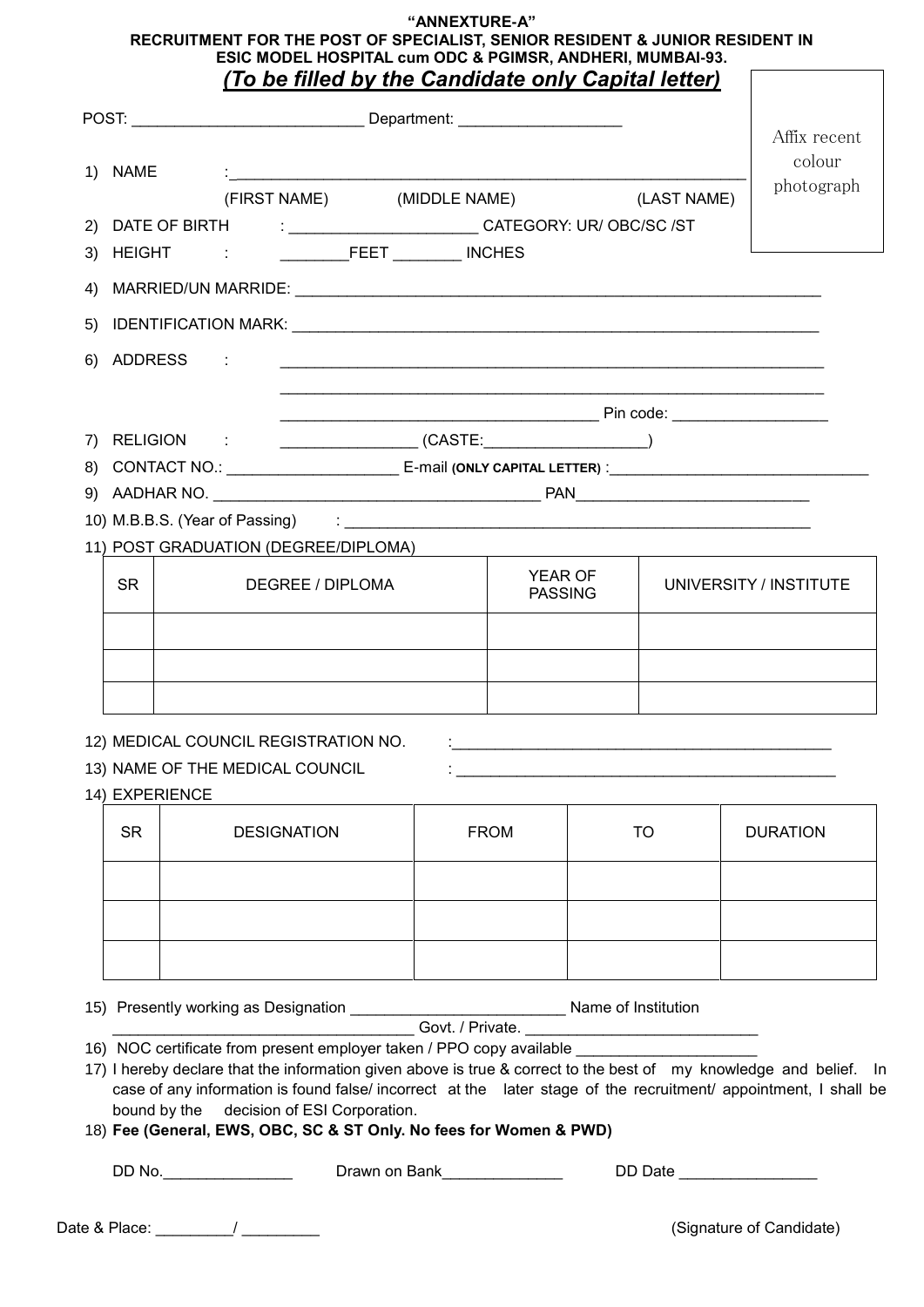**Annexure 'B'**

### **(FORMAT OF CERTIFICATE TO BE PRODUCED BY OTHER BACKWARD CLASSES APPLYING FOR APPOINTMENT TO POSTS UNDER THE GOVERNMENT OF INDIA)**

| İS       | to | certify       | that              | Shri/Smt./Kumari                                                                                                |      |                                                                                                                                   |        |         | son/       | daughter                                                                                                                                                                                                                       | of                                                                                                                                                                                                                                                                                                                                                    |
|----------|----|---------------|-------------------|-----------------------------------------------------------------------------------------------------------------|------|-----------------------------------------------------------------------------------------------------------------------------------|--------|---------|------------|--------------------------------------------------------------------------------------------------------------------------------------------------------------------------------------------------------------------------------|-------------------------------------------------------------------------------------------------------------------------------------------------------------------------------------------------------------------------------------------------------------------------------------------------------------------------------------------------------|
|          |    |               |                   | оf                                                                                                              | town |                                                                                                                                   |        |         | in         | District/Division                                                                                                                                                                                                              |                                                                                                                                                                                                                                                                                                                                                       |
|          |    |               |                   |                                                                                                                 |      |                                                                                                                                   |        |         |            |                                                                                                                                                                                                                                |                                                                                                                                                                                                                                                                                                                                                       |
|          |    |               |                   |                                                                                                                 |      |                                                                                                                                   |        |         |            |                                                                                                                                                                                                                                |                                                                                                                                                                                                                                                                                                                                                       |
| Ministry |    | оf            |                   | Social                                                                                                          |      |                                                                                                                                   |        | and     |            | Empowerment's                                                                                                                                                                                                                  |                                                                                                                                                                                                                                                                                                                                                       |
|          |    |               |                   |                                                                                                                 |      |                                                                                                                                   |        |         |            |                                                                                                                                                                                                                                |                                                                                                                                                                                                                                                                                                                                                       |
|          |    |               |                   |                                                                                                                 |      |                                                                                                                                   |        | family  | ordinarily | reside(s)                                                                                                                                                                                                                      | in                                                                                                                                                                                                                                                                                                                                                    |
|          |    |               |                   |                                                                                                                 |      |                                                                                                                                   |        |         |            |                                                                                                                                                                                                                                |                                                                                                                                                                                                                                                                                                                                                       |
|          |    | ResolutionNo. | .Shri/Smt./Kumari | belongs to the state of the state of the state of the state of the state of the state of the state of the state |      | village/<br>in the <u>the series of the series of the series of the series of the series of the series of the series of the s</u> | and/or | Justice | his/her    | District/Division of the District of the Second Second Second Second Second Second Second Second Second Second Second Second Second Second Second Second Second Second Second Second Second Second Second Second Second Second | State/Union Territory and the state of the state of the state of the state of the state of the state of the state of the state of the state of the state of the state of the state of the state of the state of the state of t<br>Community which is recognized as a backward class under the Government of India,<br>dated<br>State/Union Territory. |

This is also to certify that he/she does not belong to the persons/sections (Creamy Layer) mentioned in column 3of the Schedule to the Government of India, Department of Personnel & Training OM No.36012/22/93-Estt. (SCT,) dated 08.09.1993\*\*.

| Date           | District Magistrate/Deputy Commissioner etc. |
|----------------|----------------------------------------------|
| Seal of Office |                                              |

Seal of Office

\*- The Authority issuing the certificate may have to mention the details of resolutions of GOI, in which the caste of the candidate is OBC

\*\*- As amended from time to time.

Note:- The Term ordinarily reside(s) used here will have the same meaning as in section 20 of the representation of the people act 1950.

# **List of authorities empowered to issue Caste/Tribe Certificate Certificates:** 1. District Magistrate/Additional District Magistrate/Collector/Dy. Commissioner/ Additional Dy. Commissioner/ Dy. Collector/ 1St Class Stipendiary Magistrate/Sub-Divisional Magistrate/Extra Assist Commissioner/Taluka Magistrate/ Executive Magistrate

- 2. Chief Presidency Magistrate/ Additional Chief Presidency Magistrate/ Presidency Magistrate.
- 3. Revenue Officers not below the rank of Tehsildar.
- 4. Sub-Divisional Officers of the areas where the applicant and of his family normally resides.

**Note – I** a. The term 'Ordinarily' used here with will have the same meaning as in Section 20 of the Representation of the People Act, 1950.

b. The authorities competent to issue caste certificate are indicated below :-

i. District Magistrate/Additional Magistrate/Collector/Dy. Commissioner/Additional Deputy Commissioner/Deputy Collector/1st Class Stipendiary Magistrate/Sub-Divisional Magistrate/ Taluka Magistrate/Executive Magistrate/ Extra Assistant Commissioner (not below the rank of 1st class Stipendiary Magistrate)

ii. Chief Presidency Magistrate/ Additional Chief Presidency Magistrate/Presidency Magistrate.

iii. Revenue Officer not below the rank of Tehsildar.

iv. Sub-Divisional Officer of the area where the candidate and/or his family resides.

**Note –II** The closing date for receipt of application will be treated as the date of reckoning for OBC status of the candidate and also, for assuming that the candidate does not fall in the creamy layer.

**Note – III** The candidate should furnish the relevant OBC certificate in the format prescribed for Central Government jobs as per Annexure 'A' above issued by the competent authority on or before the closing date as stipulated in this notice.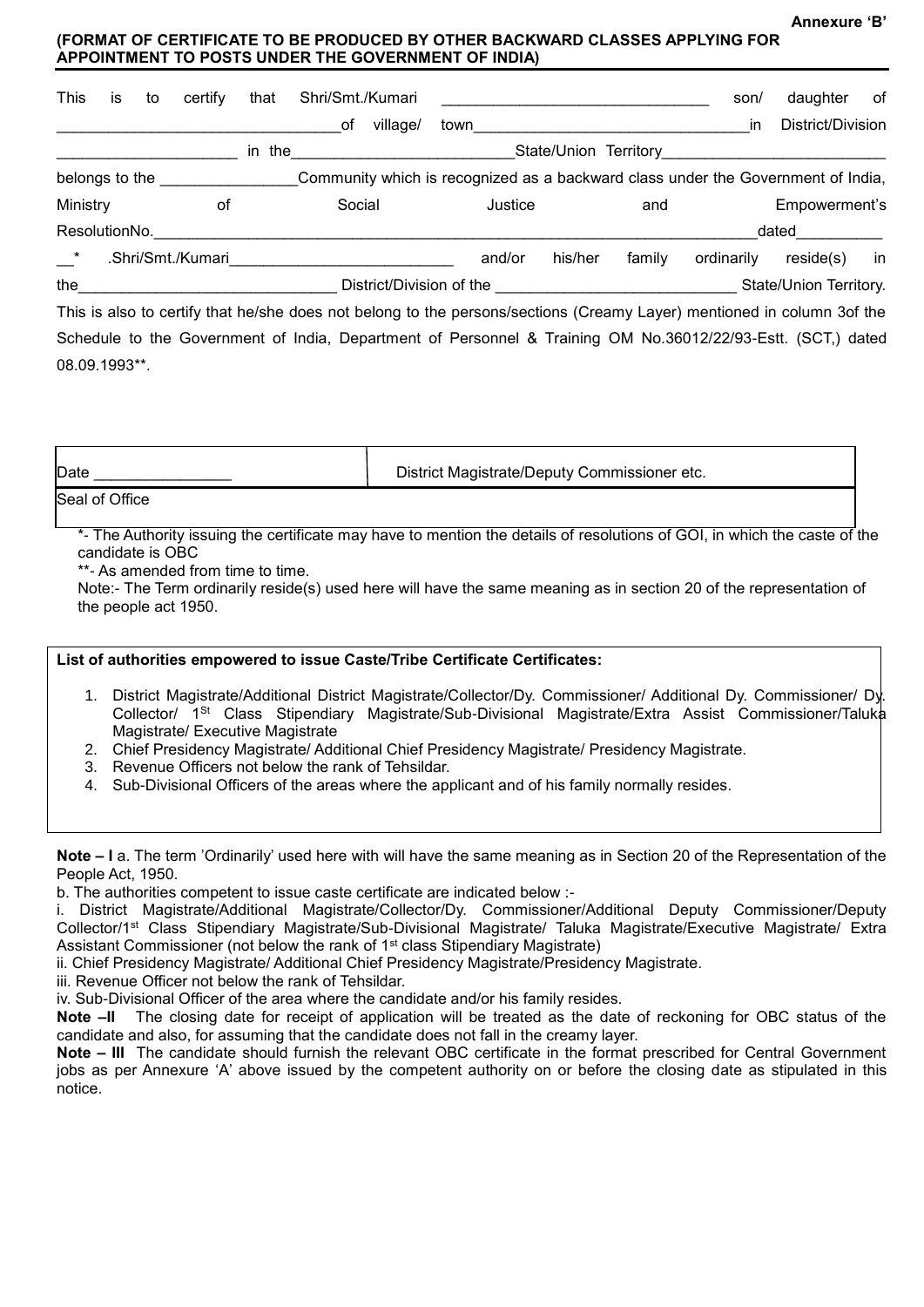### **Annexure 'C' Form of declaration to be submitted by the OBC Candidate (in addition to the community certificate)**

I …………………………………… Son/daughter of Shri……………………………… resident of village/town/city …………………… district …………………..….. State ………..……………… hereby declare that I belong to the ………………………. Community which is recognized as a backward class by the Government of India for the purpose of reservation in services as per orders contained in Department of Personnel and Training office Memorandum No. 36102/22/93-Estt. (SCT) date 8-9-1983. It is also declared that I do not belong to persons/ sections/ sections (Creamy Layer) mentioned in column 3 of the Schedule to the above referred office Memorandum dated 8-9-1993, O.M. No. 36033/3/2004-Estt. (Res.) dated 9th March, 2004, O.M. No. 36033/3/2004-Estt (Res.) dated 14th October, 2008 and OM No. 36033/1/2013-Estt (Res.) dated 27th May 2013.

| Full Name: |  |
|------------|--|
| Address    |  |